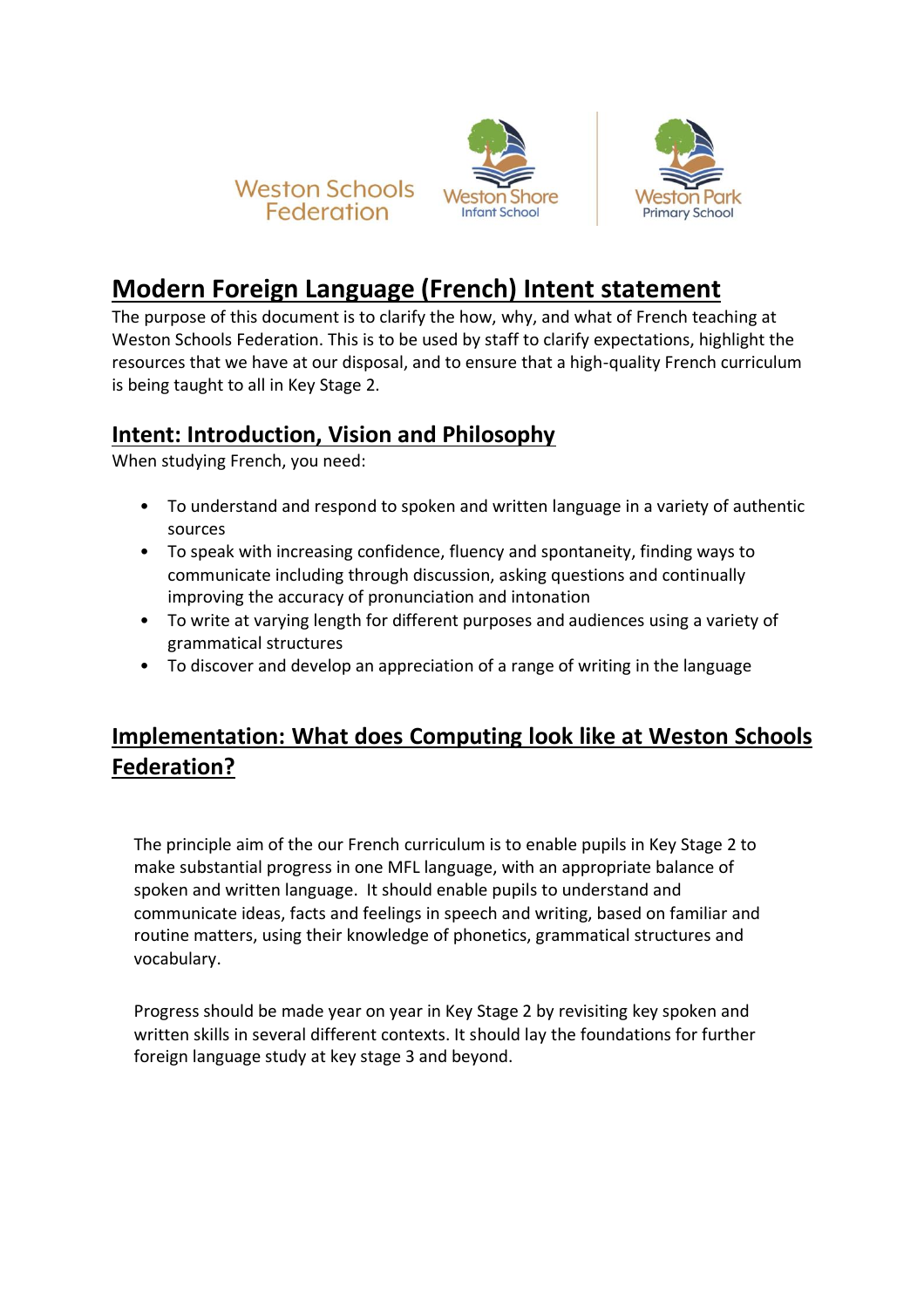| <b>Progression in Languages</b>                                                                                                            |                                                                                                                                            |                                                                      |                                   |                               |                                 |  |  |  |
|--------------------------------------------------------------------------------------------------------------------------------------------|--------------------------------------------------------------------------------------------------------------------------------------------|----------------------------------------------------------------------|-----------------------------------|-------------------------------|---------------------------------|--|--|--|
|                                                                                                                                            |                                                                                                                                            | Year 3                                                               | Year 4                            | Year 5                        | Year <sub>6</sub>               |  |  |  |
|                                                                                                                                            | Pupils should be taught to:                                                                                                                |                                                                      |                                   |                               |                                 |  |  |  |
| • listen attentively to spoken language and show understanding by joining in and responding                                                |                                                                                                                                            |                                                                      |                                   |                               |                                 |  |  |  |
| • explore the patterns and sounds of language through songs and rhymes and link the spelling, sound and meaning of words                   |                                                                                                                                            |                                                                      |                                   |                               |                                 |  |  |  |
|                                                                                                                                            | • engage in conversations; ask and answer questions; express opinions and respond to those of others; seek clarification and help*         |                                                                      |                                   |                               |                                 |  |  |  |
| • speak in sentences, using familiar vocabulary, phrases and basic language structures                                                     |                                                                                                                                            |                                                                      |                                   |                               |                                 |  |  |  |
|                                                                                                                                            | • develop accurate pronunciation and intonation so that others understand when they are reading aloud or using familiar words and phrases* |                                                                      |                                   |                               |                                 |  |  |  |
|                                                                                                                                            |                                                                                                                                            | • present ideas and information orally to a range of audiences*      |                                   |                               |                                 |  |  |  |
| • read carefully and show understanding of words, phrases and simple writing                                                               |                                                                                                                                            |                                                                      |                                   |                               |                                 |  |  |  |
|                                                                                                                                            |                                                                                                                                            | • appreciate stories, songs, poems and rhymes in the language        |                                   |                               |                                 |  |  |  |
| • broaden their vocabulary and develop their ability to understand new words that are introduced into familiar written material, including |                                                                                                                                            |                                                                      |                                   |                               |                                 |  |  |  |
| through using a dictionary                                                                                                                 |                                                                                                                                            |                                                                      |                                   |                               |                                 |  |  |  |
| • write phrases from memory, and adapt these to create new sentences, to express ideas clearly                                             |                                                                                                                                            |                                                                      |                                   |                               |                                 |  |  |  |
|                                                                                                                                            |                                                                                                                                            | • describe people, places, things and actions orally* and in writing |                                   |                               |                                 |  |  |  |
|                                                                                                                                            |                                                                                                                                            | For instance: Respond to simple                                      | For instance: Identify and        | Understand numbers in         | Follow short descriptions in    |  |  |  |
|                                                                                                                                            |                                                                                                                                            | questions with support from a                                        | pronounce accurately the          | multiples of 10 up to 100     | order to find specific          |  |  |  |
| Listening                                                                                                                                  |                                                                                                                                            | spoken model or visual clue Respond                                  | names of some countries and       | Understand and give simple    | information Devise and          |  |  |  |
|                                                                                                                                            |                                                                                                                                            | to spoken instructions Recognise                                     | towns Sing a song from memory     | directions Say that they      | perform a short sketch in role  |  |  |  |
|                                                                                                                                            |                                                                                                                                            | numbers 1-20 Discriminate sounds                                     | on a related topic Listen with    | don't understand and ask for  | play situation Demonstrate      |  |  |  |
| Speaking and                                                                                                                               |                                                                                                                                            | and identify meaning when items are                                  | care Listen to a story and select | something to be repeated      | creativity and imagination in   |  |  |  |
|                                                                                                                                            |                                                                                                                                            | repeated several times Greet others                                  | keywords and phrases from it      | Give information Use short    | using known language in new     |  |  |  |
|                                                                                                                                            |                                                                                                                                            | with confidence and reply to the                                     | Ask and answer simple             | sentences when asking and     | contexts Listen attentively and |  |  |  |
|                                                                                                                                            |                                                                                                                                            | questions Know a well-known                                          | questions with correct            | answering questions Prepare   | understand more complex         |  |  |  |
|                                                                                                                                            |                                                                                                                                            | children's song in language studied                                  | intonation Remember a             | a short talking task alone or | phrases and sentences           |  |  |  |

┑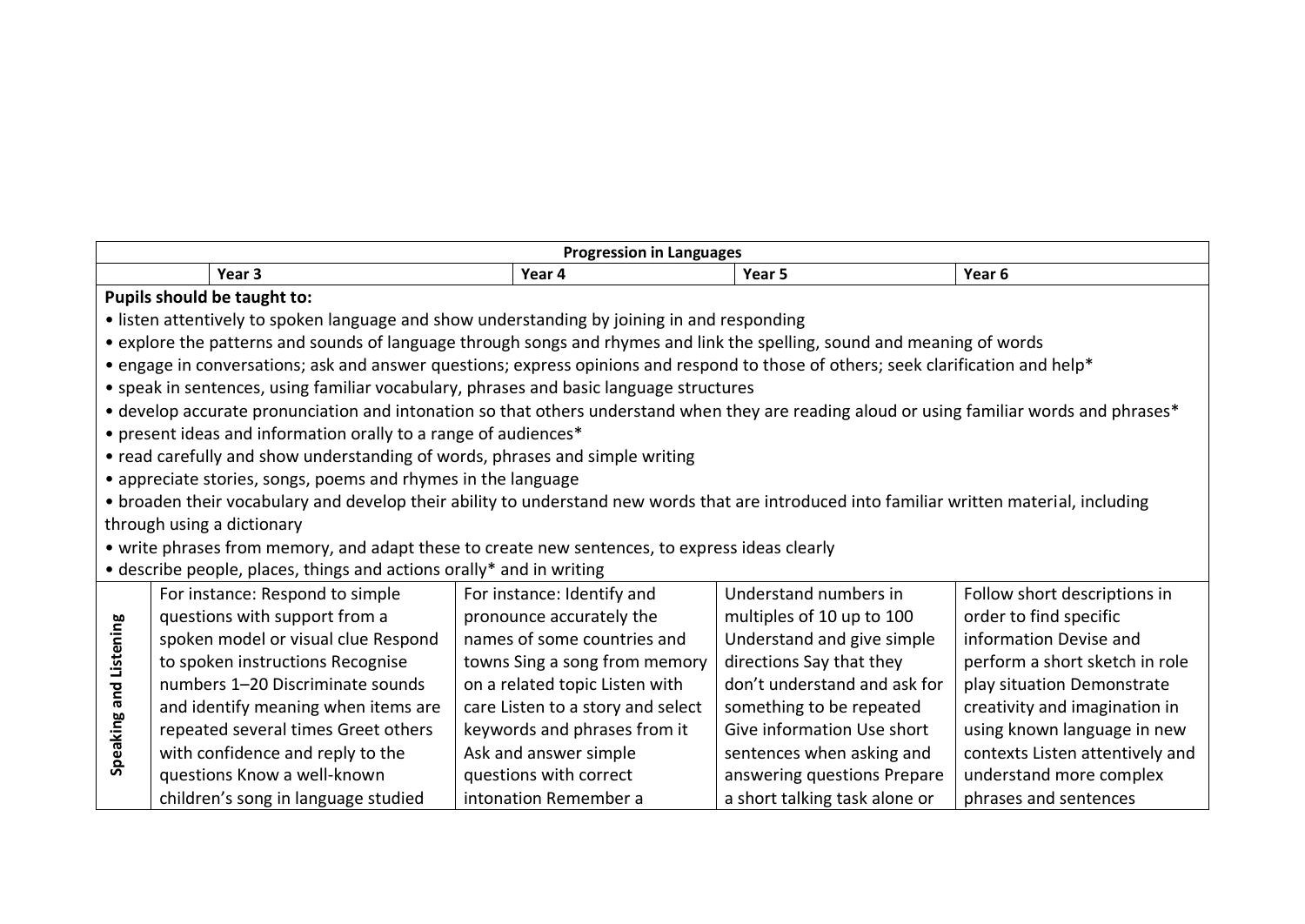|         | Sing a song from memory, with clear     | sequence of spoken words         | with a partner and present     | Understand longer and more     |
|---------|-----------------------------------------|----------------------------------|--------------------------------|--------------------------------|
|         | pronunciation Identify common           | Speak clearly and confidently    | this with reasonable           | complex phrases or sentences   |
|         | nouns Begin to know some key            | Initiate a conversation when     | pronunciation Listen to a      | Use spoken language            |
|         | vocabulary e.g. body parts, colours     | working with a partner Express   | story or poem and identify     | confidently to initiate and    |
|         |                                         | opinions                         | key words and phrases          | sustain conversations and to   |
|         |                                         |                                  |                                | tell stories Prepare a short   |
|         |                                         |                                  |                                | presentation on a familiar     |
|         |                                         |                                  |                                | topic Be understood when       |
|         |                                         |                                  |                                | speaking in a different        |
|         |                                         |                                  |                                | language                       |
|         | -recognise some familiar words and      | -show understanding of a range   | -read aloud and understand     | -read aloud and understand a   |
|         | phrases in written form                 | of familiar spoken phrases, for  | a short text containing        | short text containing          |
|         | -read some familiar words aloud         | example through acting out       | mostly familiar language,      | unfamiliar words, using        |
|         | using mostly accurate pronunciation     | part of a familiar story heard   | using fairly accurate          | accurate pronunciation         |
|         | -earn and remember new words            | -listen to and accurately repeat | pronunciation                  | -attempt to read a range of    |
|         | encountered in reading                  | particular phonemes in songs     | -learn a song or poem using    | texts independently, using     |
|         |                                         | and rhymes and begin to make     | the written text for support   | different strategies to make   |
|         |                                         | links to spellings               | -use dictionaries to extend    | meaning                        |
|         |                                         | -notice that the target          | vocabulary on a given topic    | - use vocabulary learnt from   |
|         |                                         | language may contain different   | and develop his/her ability to | reading in different contexts  |
|         |                                         | phonemes and that some           | use different strategies to    | and use dictionaries to find a |
| Reading |                                         | similar sounds may be spelt      | work out the meaning of        | wide range of words            |
|         |                                         | differently to English           | unfamiliar words               |                                |
|         | -write some single words from           | -write words and short phrases   | -write phrases and some        | -write a range of phrases and  |
|         | memory -use simple adjectives such      | from memory                      | simple sentences from          | sentences from memory and      |
|         | as colours and sizes to describe things | - use a range of adjectives to   | memory and write a short       | adapt them to write his/her    |
|         | orally -record descriptive sentences    | describe things in more detail,  | text such as an email with     | own sentences on a similar     |
|         | using a word bank                       | such as describing someone's     | support from a word/phrase     | topic                          |
| Writing |                                         | appearance                       | bank                           | -select appropriate adjectives |
|         |                                         |                                  |                                | to describe a range of things, |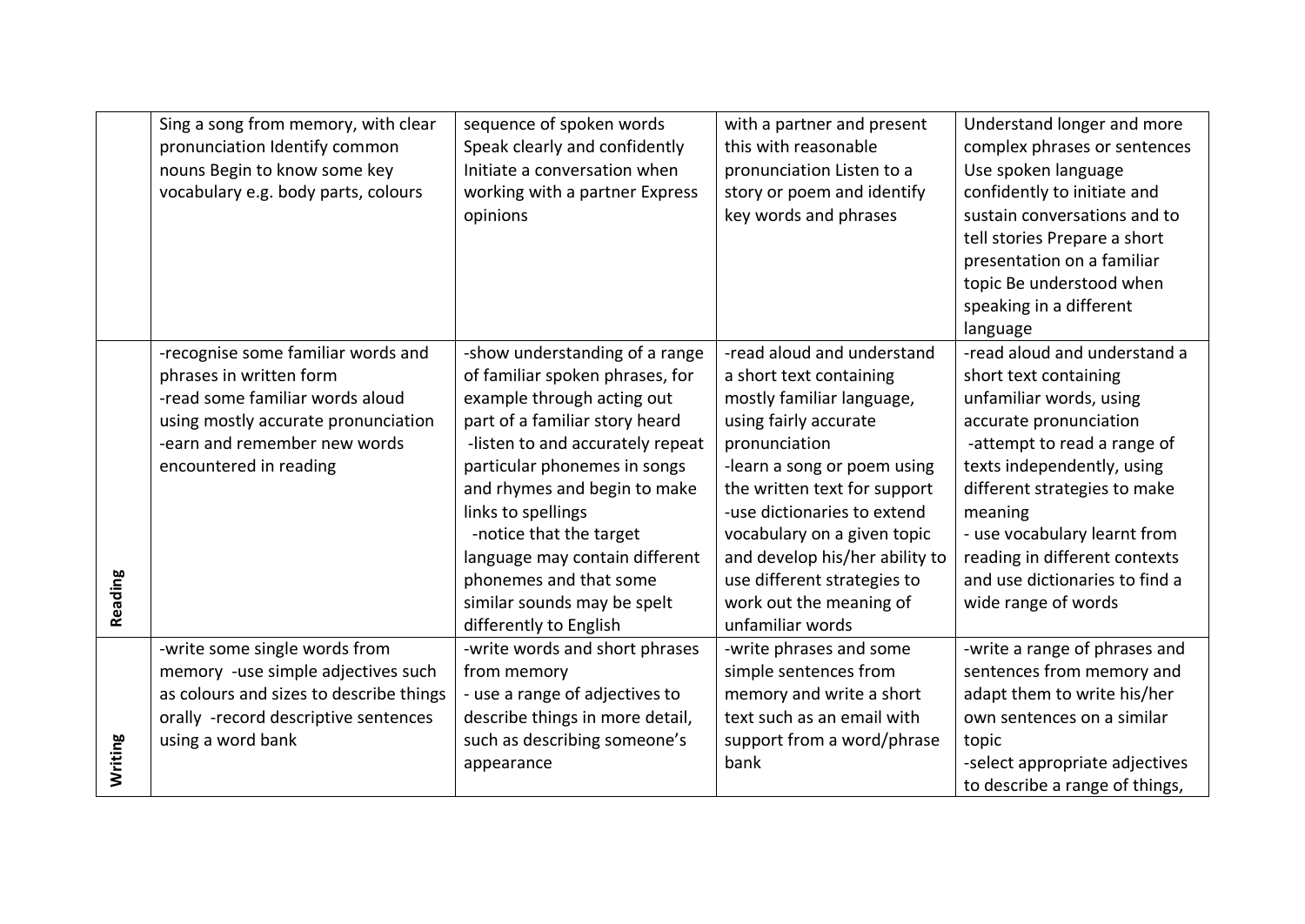|                                                                                                                                                                                                                                                                                                                   | -write descriptive sentences<br>using a model but supplying<br>some words from memory                                                                                                                                                                                                          | - use a wide range of<br>adjectives to describe people<br>and things, and use different<br>verbs to describe actions                                                                                                                               | people and places and<br>appropriate verbs to describe<br>actions<br>-begin to use some adverbs                                                                                                                          |
|-------------------------------------------------------------------------------------------------------------------------------------------------------------------------------------------------------------------------------------------------------------------------------------------------------------------|------------------------------------------------------------------------------------------------------------------------------------------------------------------------------------------------------------------------------------------------------------------------------------------------|----------------------------------------------------------------------------------------------------------------------------------------------------------------------------------------------------------------------------------------------------|--------------------------------------------------------------------------------------------------------------------------------------------------------------------------------------------------------------------------|
| -recognise the main word classes e g<br>nouns, adjectives and verbs<br>-understand that nouns may have<br>different genders and can recognise<br>clues to identify this, such as the<br>difference in articles -have basic<br>understanding of the usual order of<br>words in sentences in the target<br>language | -recognise a wider range of<br>word classes including<br>pronouns and articles, and use<br>them appropriately<br>-understand that adjectives<br>may change form according to<br>the noun they relate to, and<br>select the appropriate form<br>- recognise questions and<br>negative sentences | -know how to conjugate<br>some high frequency verbs<br>-understand how to make<br>changes to an adjective in<br>order for it to 'agree' with<br>the relevant noun<br>-adapt sentences to form<br>negative sentences and<br>begin to form questions | -know how to conjugate a<br>range of high frequency verbs -<br>understand how to use some<br>adverbs in sentences<br>- have an awareness of<br>similarities and differences in<br>grammar between different<br>languages |